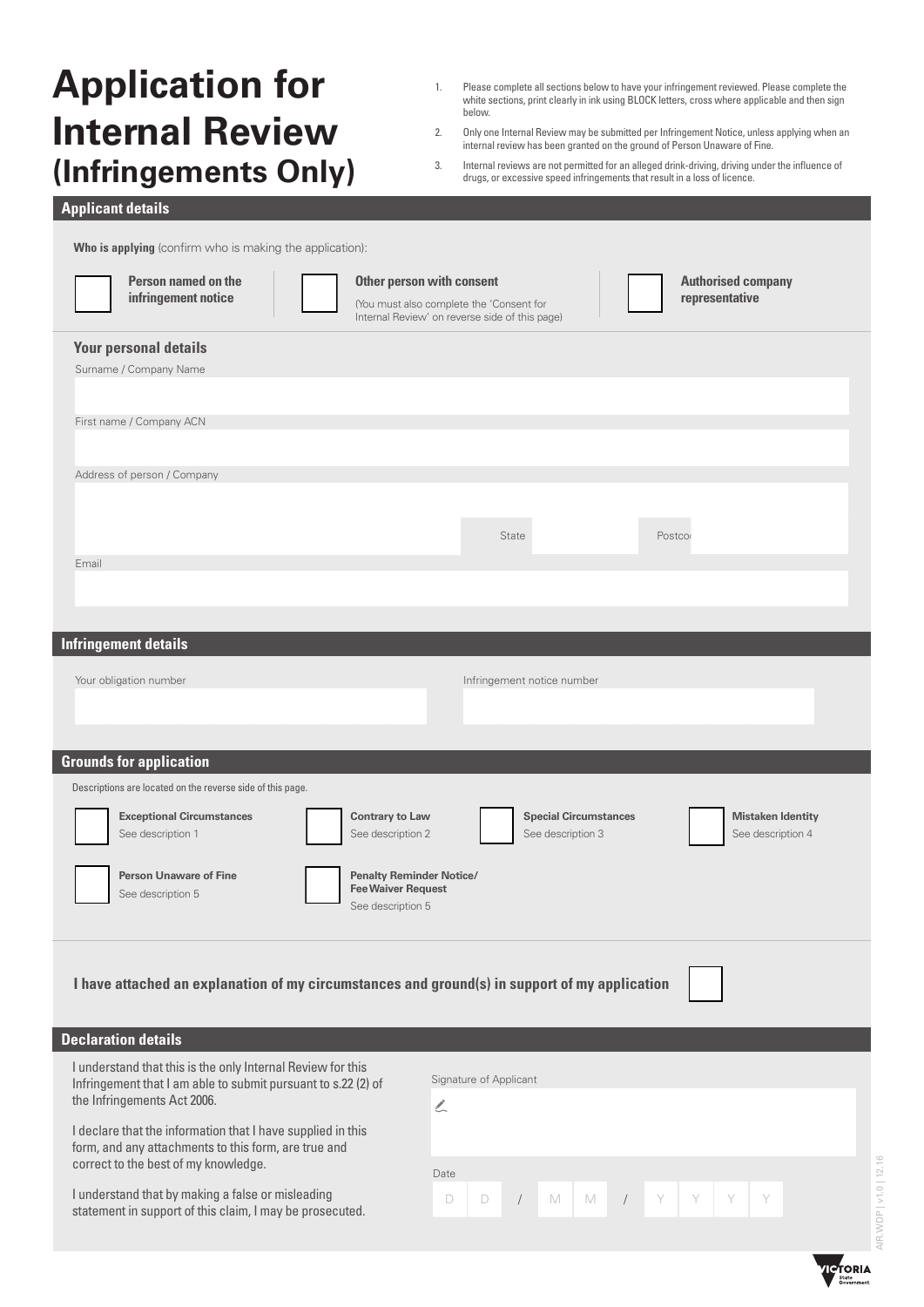#### **Description of relevant grounds for internal review appeal**

#### 1 **Exceptional Circumstances**

Please provide details of the exceptional circumstances (where you have committed the offence due to unforeseen or unpreventable circumstances, e.g. medical emergencies).

#### 2 **Contrary to Law**

Please provide the reasons why you consider the decision to issue you with an Infringement was unlawful (e.g. the Infringement was not valid).

#### 3 **Special Circumstances**

Special circumstances includes:

- a mental or intellectual disability, disorder, disease or illness
- a serious addiction to drugs, alcohol or volatile substance
- homelessness, or
- family violence within the meaning of the Family Violence Protection Act 2008.

You must provide evidence (e.g. letter, report, statement) from one of the following parties to support you application.

- a case worker, case manager or social worker
- a general practitioner, psychiatrist or psychologist, or
- an accredited drug treatment agency.

Evidence (e.g. letter, statement or a report) from practitioner or case work should include the following information:

- the practitioner/case worker's qualification and relationship with you, including the period of engagement
- the nature, severity and duration of your condition or your circumstances:
	- a) whether you were suffering from the relevant condition or circumstances at the time the offence was committed, and
	- b) whether, in the opinion of the practitioner/case worker, it is more likely than not that your condition/ circumstances resulted in your inability to understand or control the conduct constituting the offence.

The practitioner or agency report must show that because of your condition/situation you could not understand or control constituting the offence.

#### 4 **Mistaken Identity**

Please provide an explanation of why you rely on the ground of mistake of identity (including evidence e.g. copy of your driver's licence, in support).

#### 5 **Person Unaware of Fine**

An application made on the ground of 'person unaware' must:

- be made within 14 days of you becoming aware of the infringement notice (You may evidence the date that you became aware of the infringement notice by executing a statutory declaration)
- state the grounds on which the decision should be reviewed, and
- provide your current address for service.

#### 6 **Penalty Reminder Notice Fee Waiver Request**

Please provide the reason(s) why you believe the Penalty Reminder Notice Fee should be waived. Note: The original penalty amount is still applicable under this request.

#### **Applicants please note:**

If you do not provide sufficient information, the enforcement agency may request further information. If you do not provide this further information within 28 days of the date of request, the enforcement agency may determine the application without further information. Internal reviews are not permitted for an alleged drinkdriving, driving under the influence of drugs, or excessive speed infringements that result in a loss of licence.

#### **Consent for internal review**

| To be completed if another person is acting on your behalf. |                                        |
|-------------------------------------------------------------|----------------------------------------|
|                                                             |                                        |
|                                                             |                                        |
|                                                             |                                        |
|                                                             |                                        |
| Signature of person named on the infringement               | Signature of other person with consent |
|                                                             |                                        |
|                                                             | )ate                                   |

D | D | / | M | M | / | Y | Y | Y | Y | Y | D | D | / | M | M | / | Y | Y | Y | Y